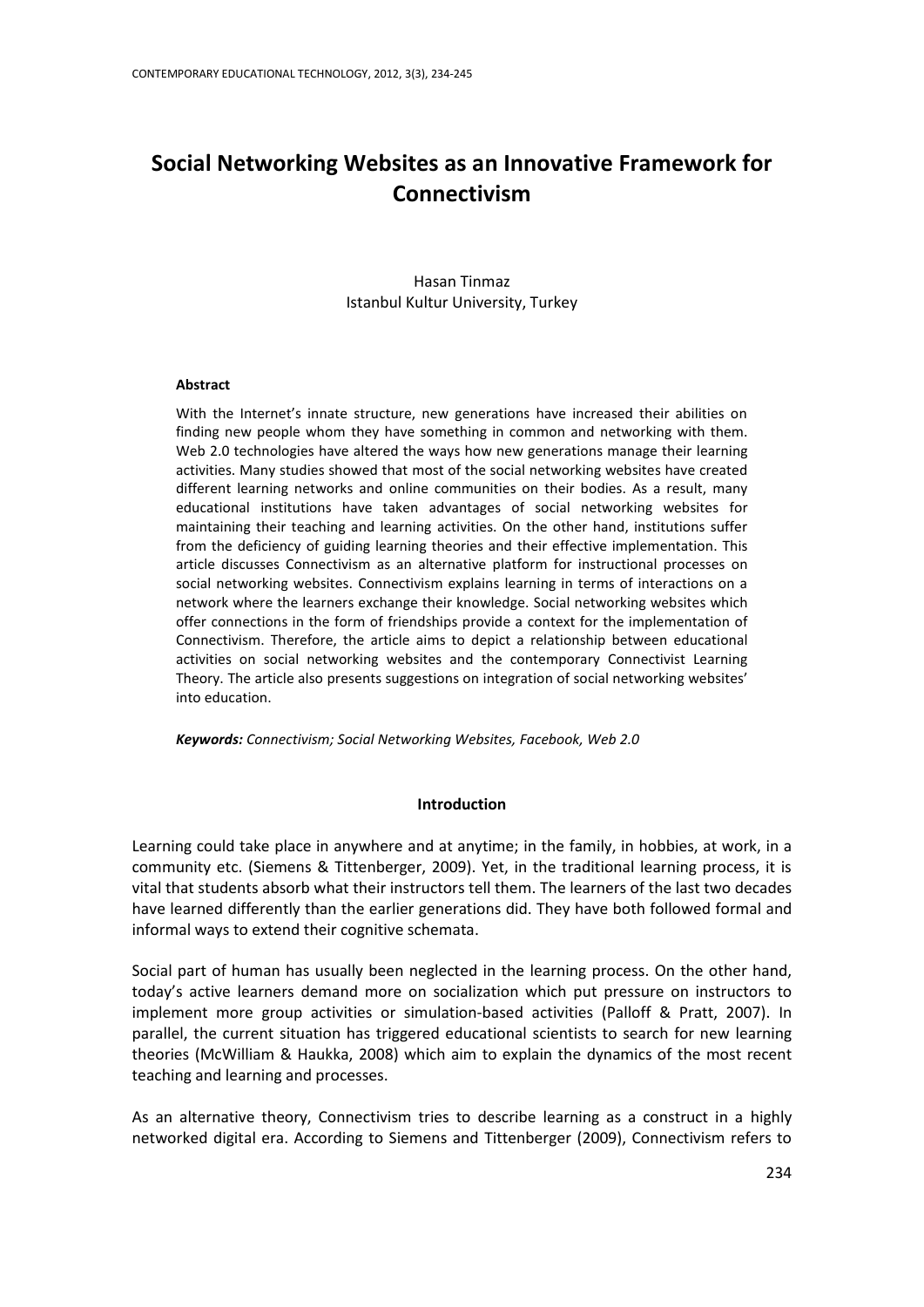the view that "knowledge and cognition are distributed across networks of people and technology, and learning is the process of connecting, growing, and navigating those networks" (p.11). Baggaley (2012) recapitulates the Connectivism literature and concludes that Connectivism is an appropriate theory for depicting the recent need for re-evaluating the asynchronous instructional methods. Basically, Connectivism suggests that teachers and students who share an online platform should interact more directly and more frequently.

It is clear that in this century, there is a great deal of knowledge that a single person can never absorb. Similarly, knowledge is altering rapidly than it was in previous centuries. These two realities unfolded two essential conclusions: (1) one single person cannot know everything and (2) a person must update himself/herself as the knowledge changes (Tracey, 2009). The new century has been furnished with Web 2.0 technologies so that a person can follow the changes in knowledge and can learn the most updated version of knowledge. The role of Web 2.0 technologies is to provide a network of people who connect to each other wherever and whenever they need information.

Among these Web 2.0 technologies, social networking websites are the most popular entities where billions of people register and utilize for fulfilling their need of communication, socialization, participating common interest groups and so forth. Many people refer to the definition of Boyd and Ellison (2007) for social networking websites as;

Web-based services that allow individuals to (1) construct a public or semi-public profile within a bounded system, (2) articulate a list of other users with whom they share a connection, and (3) view and traverse their list of connections and those made by others within the system. The nature and nomenclature of these connections may vary from site to site.

The social networking web sites are one of latest developments on the Internet regarding to human socialization and communication. People utilize the social networking web sites for interacting and communicating with other people from all over the world. As a trend, people are registering to these web sites and creating communities with a variety of similar interests. The users of social networking websites can share their photos, videos, upcoming events, and notes with other users on the web.

Among the entire population who uses the Internet on the world, 75% is the member of social networking websites. This accounts for 10% of the time which people spend on the Internet in entire world (Global faces and networked places, 2011). Hence, in a socially networked society, the role of education has been changed for the whole citizens, especially the youth. In that sense, new version of educational actions must address the issues not only related with preparation of youth to prospective occupations but also preparation to active participation in their communities ("Living and learning with,", 2008).

As the definition implies, social networking websites are built on the existence of various connections/relationships among people. Among many social networking websites, the established relationships could be named with different tags; friends, contacts, followers, or fans (Boyd & Ellison, 2007). Furthermore, there is an infinite opportunity to find new people, new information, new contacts and new networks on social networking websites (Donath, 2008). Besides, social networking websites assist people to keep their already existing contacts and to create new connections (Ellison, Steinfield, & Lampe, 2007). In brief, the social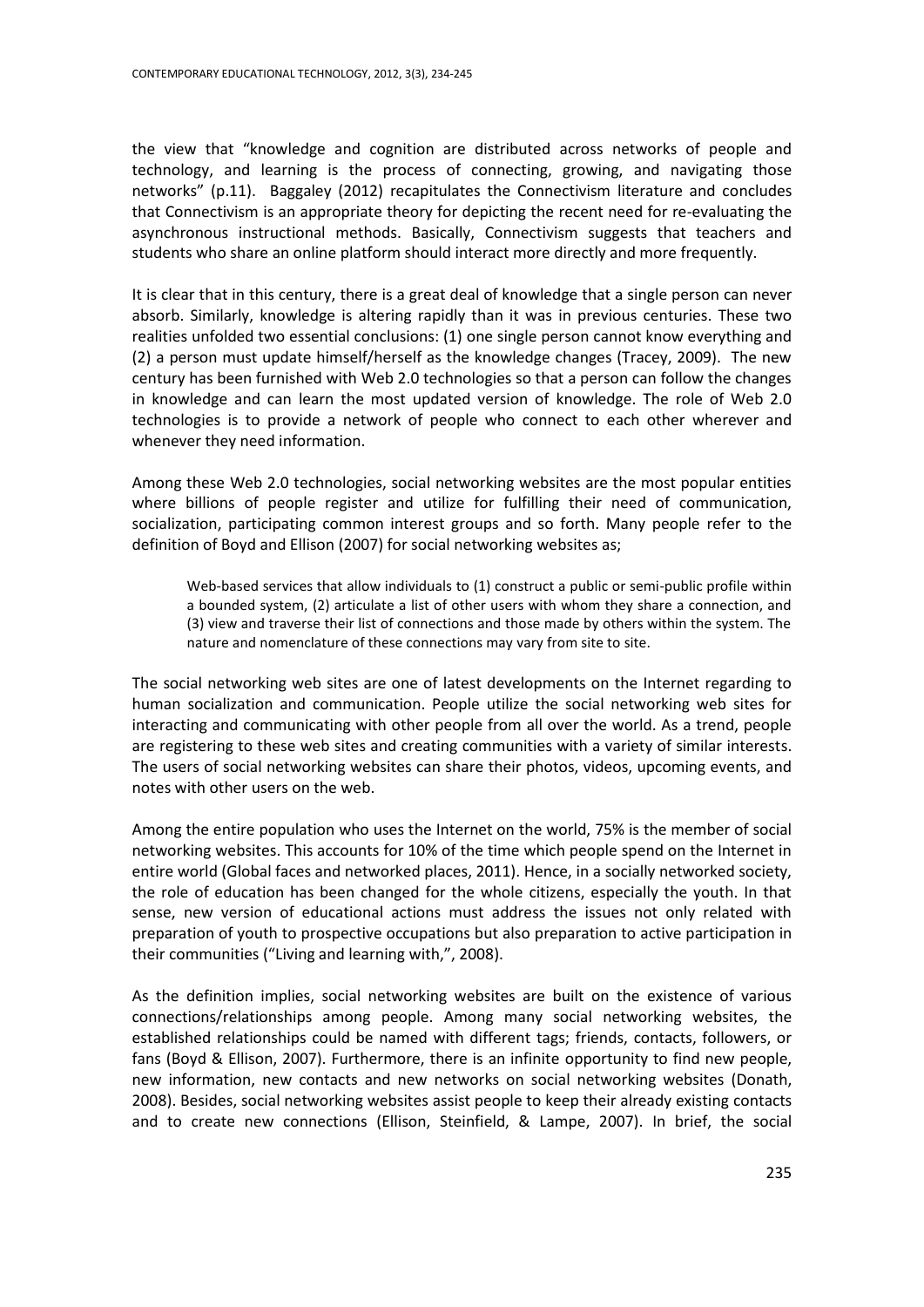networking websites are powerful tools in terms of offering and maintaining connections among people.

Connectivism specifically emphasizes on learning networks and their established connections among members. According to Connectivist learning theory, the learning will occur as the learners keep the tracks of their questions on their networks where they gain knowledge from different nodes and the members of learning networks (Guder, 2010). Therefore, the number of connections is essential for the occurrence of knowledge acquisition process.

It seems that social networking websites' connection-offered structures could provide a new platform for comprehending and implementing the Connectivist learning theory. In order to take advantage of new premises regarding with Connectivism, Facebook which is the most well-known social networking website of our time, could certainly recommend a field of implementation where billions of people attached to each other in its highly networked body.

From the first days of its delivery on the Internet, Facebook has changed its structure in terms of its services and its visual design. Some Facebook functions have remained the same since the beginning and raised Facebook among the rank of well-branded social networking websites in the world. Facebook provided many opportunities to identify new connections via its profile features. For instance, Facebook's profile information including name, one photo, gender, birthday, and certain contact information serves as a platform for identifying similar demographics connecting to each other.

The second building block of Facebook is the extension of the basic personal descriptions such as family members, city, place of birth, religion, favorite authors and books, or schools graduated. It is also clear that the Facebook members tend to establish new connections, for instance, with the family relatives, the believer of the same religion, the ex-classmates and so forth by considering this broad profile information. As the third element of Facebook profiles, the Facebook members could reconcile high-order connections with the features of Friends, Groups and Fans.

Human learning should be supported by technologies for increasing effectiveness (Siemens, 2006). Thus, researchers must continue their scientific studies for determining alternative systems which could bring benefits to educational framework (Muñoz & Towner, 2009). Furthermore, current researchers must conduct more studies on understanding who are using social networking websites and for what reasons they utilize them.

This article summarizes the Connectivism as a new learning theory and its utilization in the social networking website platforms and offers implications and suggestions for instruction. Overall, this paper contributes to the existing literature by examining in a more comprehensive way about the process of social networking website integration into education while taking advantage of Connectivism as the main theory of learning.

## **The Connectivism as an Innovative Definition of Learning**

During the last decade, students have been evolved from passive knowledge absorbers to the active participants of their personal learning journeys. Their new roles guide them to seek their personal knowledge and meanings within a framework of their distinctive and personal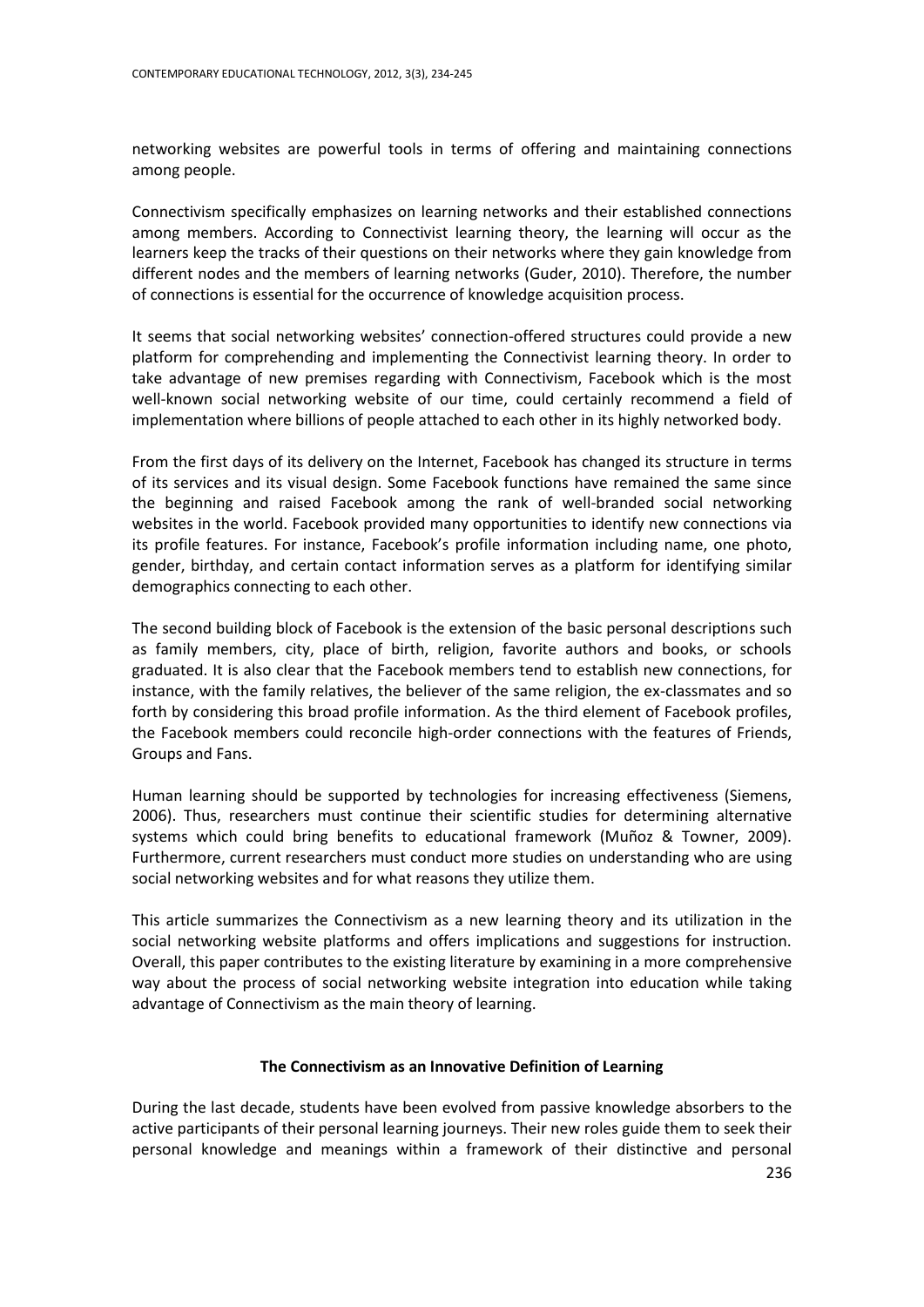experiences (Tracey, 2009). This new situation has altered the definitions of instructional processes, especially learning. Many authors have highlighted the significance of adjusting the learning theories in accordance with the necessities of the current digital era (Bell, 2011; Boitshwarelo, 2011; Kerr, 2007; Mattar, 2010; McWilliam & Haukka, 2008; Ravenscroft, 2011).

Bell (2011) argues that Connectivism has broader scope than other learning theories, such as behaviorism or constructivism. Moreover, Bell remarks that Connectivism, which emphasizes the importance of learning networks, is also "a network theory of learning" (p.103) situated on different epistemologies.

It is clear that in Connectivist learning theory, people establish knowledge networks which work like an updating mechanism for newer content. Moreover, since the cognitive load is distributed to different points on network, a person could move to upper stages of thinking, reasoning, and learning (Siemens, 2006). Mattar (2010) points out that distribution of the cognitive load as a result of learning process could be shared among other people and different technologies. Therefore, more effective and productive learning could happen as a result of having less cognitive load on a person. Additionally, the Connectivist learning theory could aim higher levels of learning such as synthesizing and evaluation. In order to realize those higher levels of learning, new technological tools such as blogs and social networking web sites, offer new opportunities (Rousseau, 2007).

Connectivism defines a new concept; hubs, meaning to strongly associated people on a social network who have the ability to promote and sustain the knowledge streaming from one point to another (Siemens, 2004a). For example, in terms of Facebook, as a social networking website, more experienced users might be a hub where they can control instructional activities on Facebook.

Boitshwarelo (2011) discloses five characteristics of Connectivism that; (a) the learner is a part of a community who not only utilizes the community but also contribute to that community, (b) the community is a joint point of many independent networks which are connected to each other for knowledge creation purposes, (c) the knowledge has been distributed on networks and among members' of these networks, (d) information is continuously changing where a person must assess its precision, and (e) the knowledge does not belong to one single discipline, whereas knowledge creation require cooperation of many disciplines. These five points could easily be associated with the innate features of social networking websites where the members could join different groups in terms of creating new communities and networks and could supply themselves with incoming knowledge from different connections of diverse subject matter areas.

Instructional designers should pay attention to the fundamental characteristics of Connectivism in terms of its central design elements; the person, the social interactions and networked communities. For example, Connectivist teachers assist their learners to alter their existing knowledge while facilitating the learners to move beyond their knowledge by establishing connections to other people (Starkey, 2010).

## **Utilization of Connectivism into Social Networking Websites**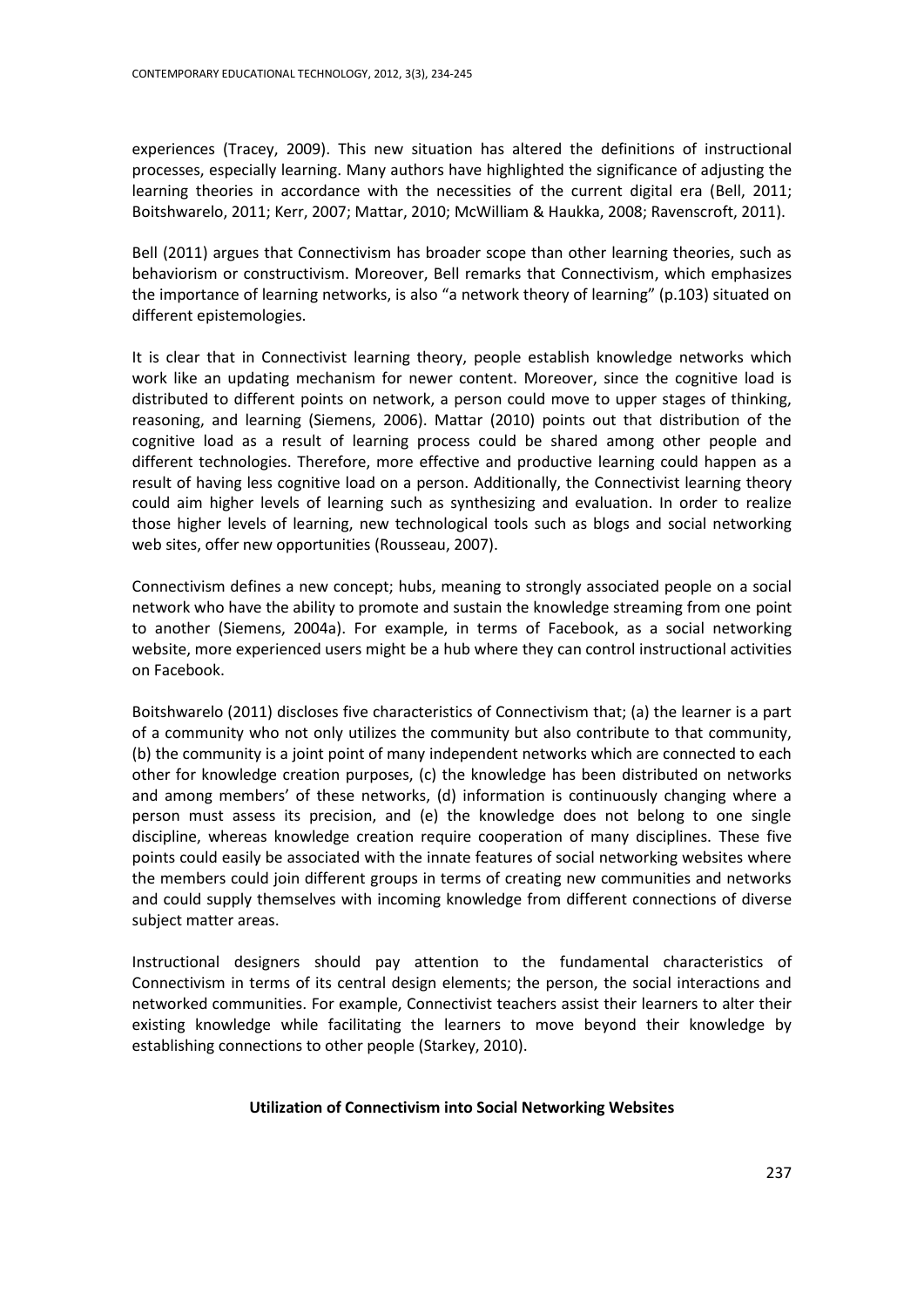Dede (2008) states that Web 2.0 technologies altered the definition, processes, and members of learning action. Web 2.0 technologies have disseminated newer tools into the Internet context and altered the creator of the knowledge accordingly. Moreover, around different Web 2.0 tools, many online communities have been established easily and practiced on creation of knowledge. As a result, Dede (2008) concludes that Web 2.0 technologies provided a shift in epistemology of learning. In that sense, Connectivism offers premises for better education via social networking websites. For example; social networking websites will play more important roles in providing new connections for the people (Ravenscroft, 2011).

Connectivism inquires about the general impact of established networks and human complexities on learning (Siemens, 2004b). In a Connectivist point of view, one piece of information might be accurate for today, whereas with some changes might be erroneous in the future (Williams M., 2008). Therefore, on established networks, people could update their knowledge with the help of connected bodies. For instance; certain learning communities, such as classrooms in a school, might connect to other related learning communities so that networks might bring more advantage to the learners (Williams, 2008). Memberships to different social networking websites and joining to different groups in the forms of learning communities, could offer learning opportunities in the form of online formal or non-formal classrooms.

As Mattar (2010) points out learning is not a sole individual knowledge digesting process, learning needs interaction. Learning occurs as a result of utilizing outside sources (other people, online databases, blogs, and etc…) and establishing connections between the individual and the outside sources. Furthermore, Williams (2008, p.5) offers teachers and learners to use Connectivist perspective to keep themselves updated on latest developments in any kind information where the pace of information streaming is unpredictably high in the last digital decades. From a Connectivist point of view, in order for knowledge to be transferred as a permanent learning, knowledge must be associated with "the right people in the right context" (Siemens, 2004b).

Kop and Hill (2008) acknowledge the possible advantages of Web 2.0 technologies and their mobile utilizations in term of providing new instructional framework for adapting Connectivism. Both offline and online social networks will supply the required information for the connected entities in the form of identifying right hubs and connections. Moreover, Connectivist approach will realize the dream of centralizing the learner in the juxtaposition of all other elements. Therefore, Kop and Hill (2008) emphasize that the learners will gain independence of deciding the content, the message, the media, and all other elements they want to utilize.

For instructional context, content is something which learners consume cognitively. On the other hand, the content must be re-created or co-created by learners in a networking context (Siemens & Tittenberger, 2009). Social networking websites could offer many opportunities with their tools, for the creation of new knowledge and making alterations whenever it is needed. The stakeholders who are joined to any social networking websites could play the role of knowledge creation facilitator by providing necessary inputs to the process.

Siemens (2006) states that "our mind is a network… an ecology where individual points of knowledge are distributed across the entire entity…" (p.4). Connectivism values the network's storage capability in terms of holding developed information. Besides, learners might use this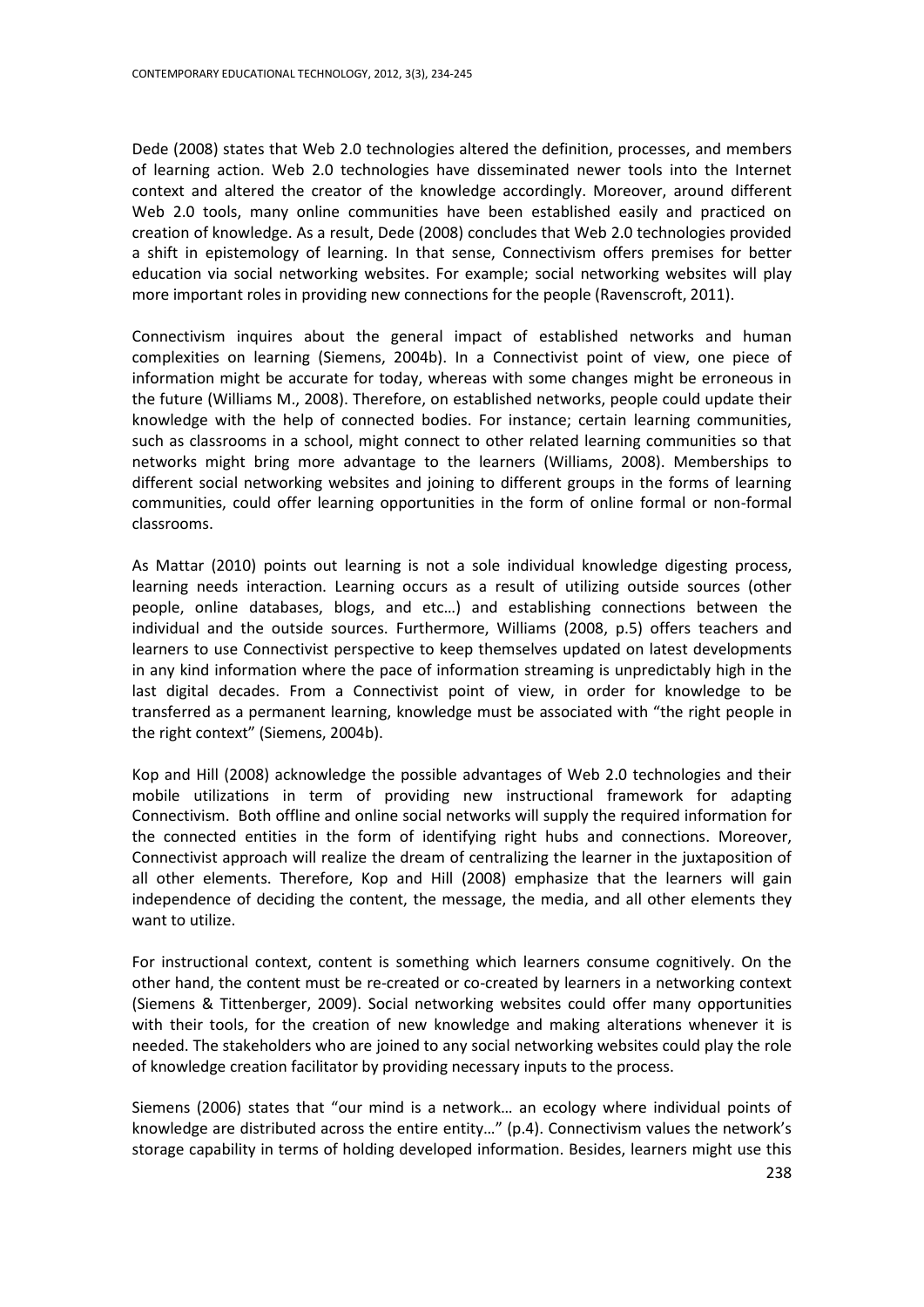capability to upload and download the information into their own systems (Williams, 2008). From that perspective, for instance, Facebook offers its members to the chance of uploading and downloading what kind of information they want to see in their personal networks.

The Connectivist theory has demonstrated that on a connected network, learners increase their capacities, performances, and levels of knowledge while creating and reforming the information. In that sense, social networking websites comprising already linked members in their innate technologies have a superior potential to enrich learners' current knowledge, skills, and abilities. Connectivism could assist different researchers to explain the underlying reasons of change in the learners' current situation as a result of their interaction on social networking websites. The theory of Connectivism enlightened that social networking websites, as the platforms for simply establishing and maintaining personal and professional networks, could improve instructional processes for both learners and educators.

Williams, Karousou and Mackness (2011) point out that many universities are impressively advertising themselves on their Web 2.0 contexts; such as Twitter accounts, Facebook pages, and Skype names. On the other hand, they still become out of date since they do not attempt to take advantage of these contexts for their educational activities. This situation will be a flawed approach for academicians where their learners are mostly registered to different social networking websites and using a variety of different mobile technologies for accessing their accounts all the time.

Many Web 2.0 tools (blogs, wikis, social networking websites, and RSS feeds) allow their users to access easily to current knowledge about anything which fulfills the basic premises of the Connectivist learning theory. On the other hand, the users must know about assessing these sources on Web 2.0 technologies to enhance its current knowledge and network which assist to organize that knowledge (Guder, 2010). Therefore, it is essential to inform both learners and instructors about the utilization of social networking websites within the Connectivist learning theory framework.

## **Implications and Suggestions for Connectivism within Social Networking Websites**

Starkey (2010) reveals that teachers want to use different Web 2.0 technologies (especially Facebook as a social networking website) in their classrooms while realizing their benefits for teaching and learning activities. On the other hand, the teachers suffer from the lack of guidance of learning theories and their implications.

Connectivism is a relatively new theory of learning where scholars are conducting research in order to realize its implications for the field of education. Social networking websites are also comparatively new tools as instructional platforms. Therefore, these two innovative concepts require more elaboration for comprehending their effects for educational processes. For example, Tu, Sujo-Montes, Yen, Chan, and Blocher (2012) assert that there is "… a lack of understanding of the social networking learning paradigm and inappropriate integration" (p.13). This section encapsulates examples from education field and suggestions for educational stakeholders for taking advantage of both Connectivism and Social Networking Websites in their platforms.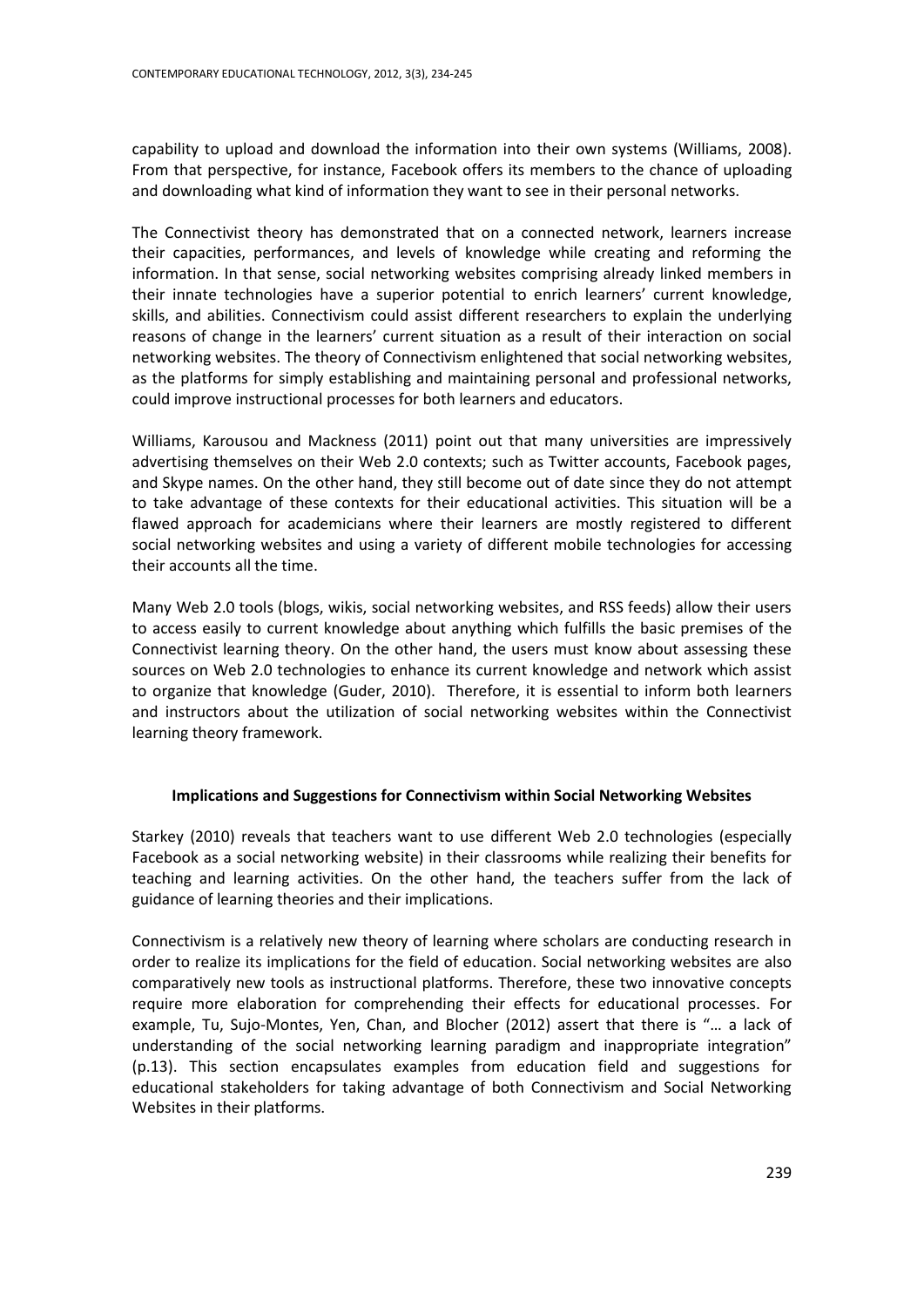One of the latest studies has been conducted by Tu, Sujo-Montes, Yen, Chan, and Blocher (2012) where they settle a case study with a pilot online course which was built on different Web 2.0 tools and stem from Connectivism and Personal Learning Environment (PLE). Mainly, the researchers assisted the learners to create connections between each other which facilitate the learners to attain knowledge resulting in more learning. As a result of threesemester-long practices, the researchers reveal their conclusions that "the course makes their learning more personal, connective, social, networking, and open" (p.17).

Tu, Sujo-Montes, Yen, Chan, and Blocher (2012) demonstrated some examples of using social networking websites in a Connectivism-based course. For example, they created discussions on a social networking website and the learners expressed their ideas and knowledge freely. Whenever the students need guidance, a more experienced person (the concept of hub in Connectivism) facilitated the group. Tu, et al. (2012) stated that this social networking design assisted the students to create their authentic learning community which offered context-rich social interactions for them. Moreover, the students with mobile technologies more actively engaged in their learning progress and took advantage of various learning opportunities wherever and whenever available or possible. The course instructors also commented that their students become more digital citizens who are capable of creating and sharing the content. In short, instructors/teachers could organize discussions on social networking websites where they will be the hub for the rest of the student connections. This study also shows that instructional designers should take advantage of other Web 2.0 tools within the Connectivist perspective.

Tracey (2009) unfolds alternative Web 2.0 technologies for learners' personal learning networks; social bookmarks, news feeds, podcasts, blogs, wikis, discussion forums, social networking websites (especially Facebook), and microblogging (especially Twitter). From the usage statistics, particularly Facebook has the most crowded number of users on its system. Thus, it provides a well-established platform for creating connections among users who have different knowledge levels on any topic. In that manner, it is essential to furnish all instructional stakeholders with the necessary knowledge on identifying, establishing, and maintaining the personal contacts as their knowledge creator bodies. The instructors could create task-oriented or topic-surrounded learning communities where each learner will be a part of that community who not only utilizes the community but also contribute to that community. Moreover, by using social network analysis, the teachers could realize the central students, the density of the discussions (which shows an added-value of instructional process inferring from the principle of "connecting entities") and social connection maps which could yield more information about the learning communities inside of the courses.

Thomas (2010) noted that Facebook creates opportunities for establishing new contacts and joining to different networks and communities. Thomas (2010) bears a resemblance to Facebook contacts with the switching of business cards or any other contact information papers. Therefore, Facebook groups which are set up around certain learning objectives will provide a platform toward creation or adaptation of knowledge cooperatively. Likewise, Sims (2008) pointed out that Facebook could provide connections among people for forming communities of practice. Moreover, Facebook will provide a flexible context for the learners to cooperate with the connected people. The instructional designers should take advantage of existing Facebook groups and applications for designing their instruction starting from setting learning objectives together. The instructors should offer their learners the ways of building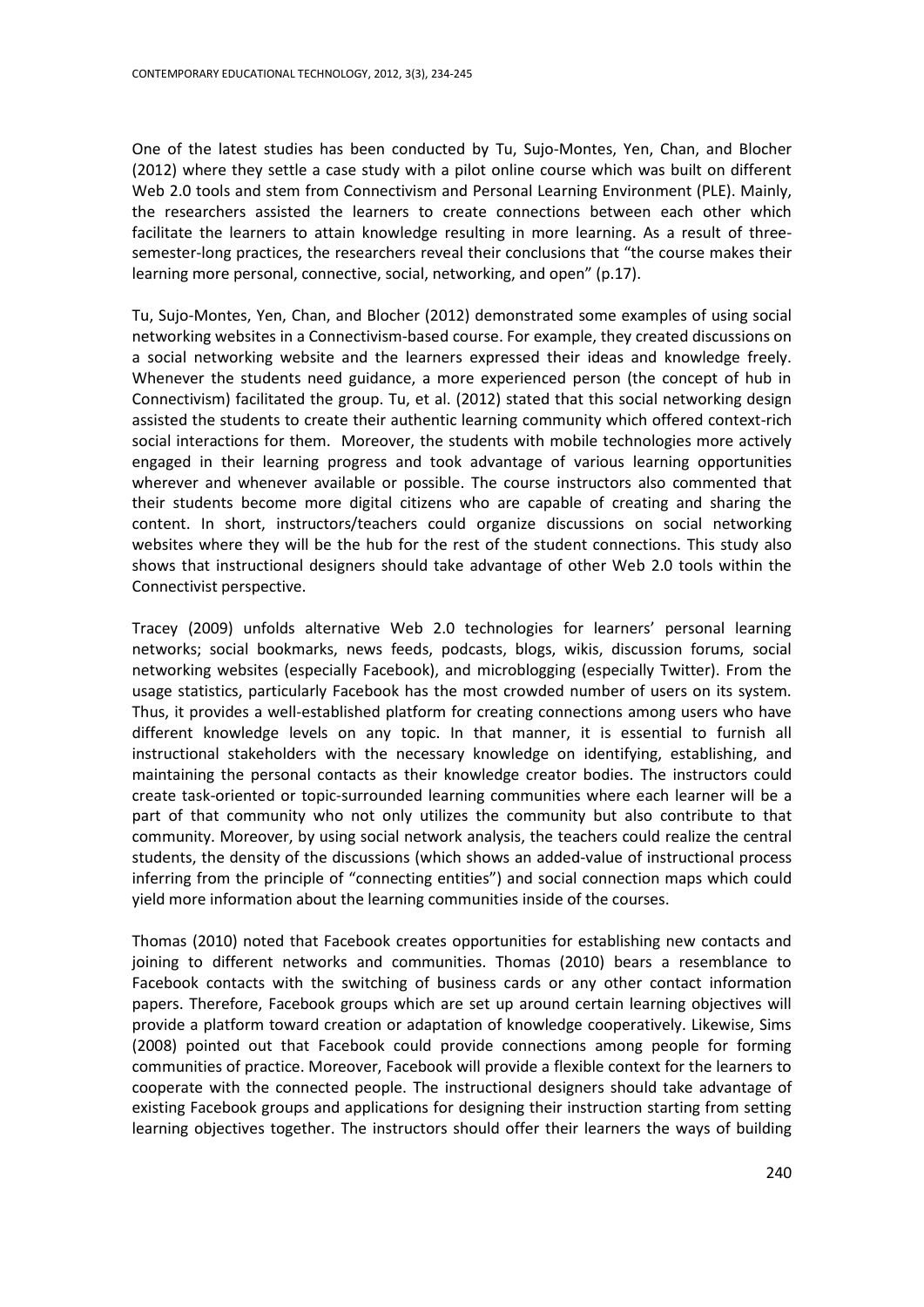their social presence by using social networking websites that facilitate group discussion to build and support their learning by creating a sense of belongingness (Cook, 2012).

Wan, Mohd, Zinatul, Wan and Noor (2012) point out that social networking websites have a potential of being used a knowledge management bodies within a Connectivist perspective. Wan et al. (2012) note that social networking website use in the classroom promotes the processes of cooperation, collaboration, trust, and sharing. In that sense, the instructional designers should integrate social networking websites whenever they need a knowledge system in their instructional contexts.

Siemens (2006) pointed that "'Know where' and 'know who' is more important today than knowing what and how" (p.32). In that manner, the learners and instructors of the current era must learn about how to dig into an endless bunch of knowledge. They can enhance and manage their abilities and skills in creating their own personal learning environment through connected points and established hubs. It is clear that current era demands multidisciplinary approaches to comprehending different phenomenon around us. As Cook (2012) stated new technologies, especially Web 2.0, are assisting individuals establishing connections of information from different subject matter areas which lead depth and breadth in personal knowledge. Thus, the instructors should utilize social networking websites for accessing different subject matter experts, as hubs on the networks, and inform their students on how to get benefits of these connections on the networks.

The role of instructors must change while using Connectivist principles on social networking websites. As Fonseca (2011) noted, the teacher role as the final decision maker throughout the instructional processes, should be altered to a co-learner. In that sense, teachers should learn more about their current roles within the new framework. Their new roles do not refer to the passive observers of the processes but rather more active connection point of the social network. That perception change or epistemological shift will not be easily managed by the instructors. Hence, the institutions which are responsible for training instructors in different organizations must develop new curriculum and examples for their learners who will be the prospective teachers of the system. It is also vital to take advantage of Connectivist principles and Social Networking Websites while training the early adapters of the innovations.

## **Drawbacks of Connectivism within Social Networking Websites**

There are some problematic issues for applying the Connectivist theory into social networking websites. For instance, Starkey (2010) considers Connectivism as a theory for technologically developed societies. Fonseca (2011) argues that most of the teachers from underdeveloped or developing countries do not have their personal computers, especially laptops. In other words, the successful applications of Connectivism on social networking websites require a certain investment on technology. Moreover, in some cases, technological background cannot guarantee that learning will occur. For example, the biggest mistake in applying Connectivism for social networking websites could be counting the frequencies of interactions and making inferences accordingly. In other words, the number of interactions among connected people does not directly refer to the amount of learning (Williams, Karousou, & Mackness, 2011).

Additionally, various studies generally suggest that even in technology-rich environments, the equipment is often ignored or used in a cursory way. Technology equipment does not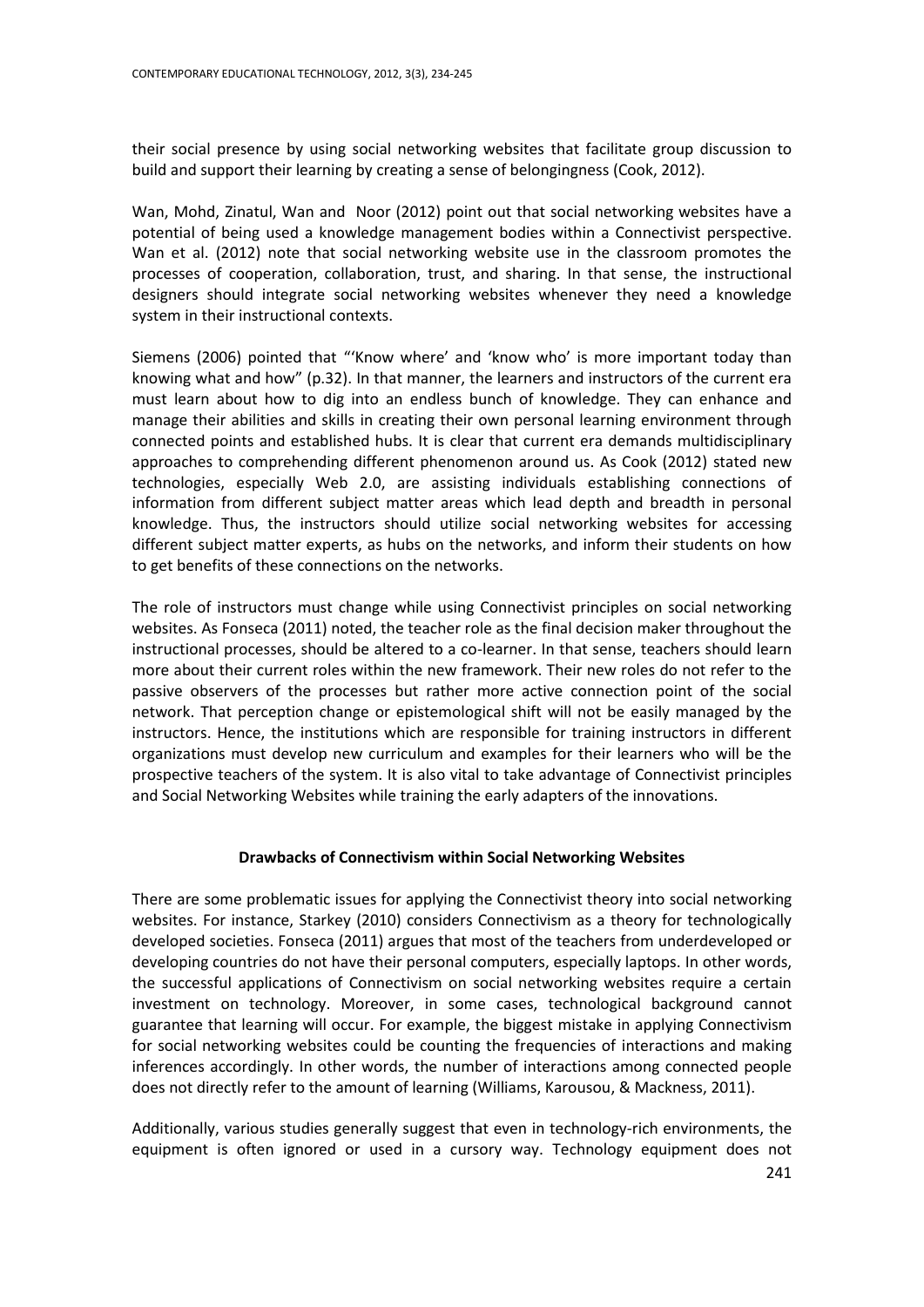necessarily assume technology integration. Nor does technology inherently provide access to these Connectivist resources. Unfortunately, most K-12 schools ban the use of social networking websites in their technology-rich buildings. Similarly, the media is full of stories about employers firing workers based on their social networking website uses. Thus, it is not easy to assume that current societies will buy into these practices. Nevertheless, we need implementation strategies and success stories.

Cook (2012) asserts that the students must be self-directed learners for applying Connectivism in the courses. Thus, the students must understand the need for new knowledge to be learnt. Cook (2012) suggests deeper connections between students and teachers in their classrooms so that the students attain more permanent and effective knowledge. Therefore, while applying the Connectivist perspective on any social networking website, the instructors must pay attention to the learner characteristics, especially self-directedness.

This article assumes that the established networks will yield meaningful information. The literature also states that may not be the case. One problem with the Internet today (arguably the largest social networking websites) is the amount of irrelevant, inaccurate, and inherently biased information available instantaneously. Although social networking websites like Facebook and LinkedIn allow users to select their contacts, these associations may not lead to knowledge acquisition. Social networking website users must still determine the credibility, relevance, accuracy, and authority of author information when they receive it from their network. Thus, instructors must know how to promote information literacy in these contexts so that the users could evaluate the quality and meaningfulness of the information to the social networking websites. McBride (2012) remarks that Connectivism is one of the best approaches to teach about information literacy. Therefore, learners could furnish themselves with the information literacy while adapting themselves into Connectivist learning contexts.

Kerr (2007) offers that premises and practices of Connectivism must be re-visited and should be further developed. In this regard, this article is a single attempt for creating awareness on possible bridges between the two innovations of our time; Connectivism as a learning theory, and Social Networking Websites as a platform for effectively taking advantage of its premises. Bell (2011) summarizes the entire situation as; "Technology brings golden opportunities but can leave a trail of disappointment; good research and evaluation can contribute to a world in which we learn from our mistakes and maximize our future opportunities" (p.113).

This article presents and introduces a new perspective of integrating social networking websites using Connectivism as an instructional strategy. The article suggests that there is a strong need for further research on the implications of Connectivism. Further research using the suggestions and implications of this study will help provide more understanding about the instructional utilization. This article argues that more research needs to be done for realizing the effects of social networking use with the guidance of Connectivism.

## **References**

Baggaley, J. (2012).Thesis and antithesis. *Distance Education, 33*(1), 117–123.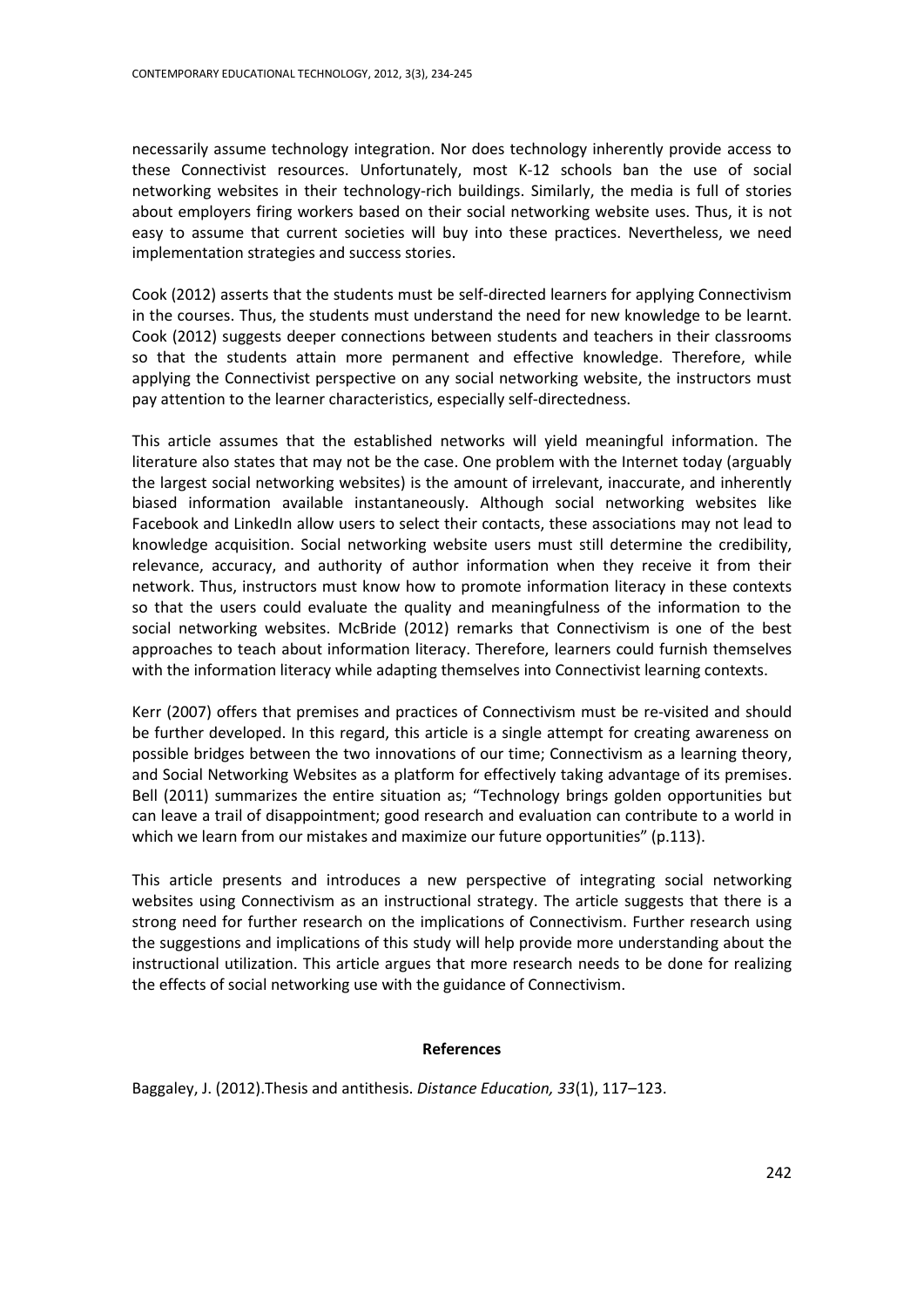- Bell, F. (2011). Connectivism: Its place in theory-informed research and innovation in technology-enabled learning. *International Review of Research in Open and Distance Learning, 12*(3), 98-118.
- Boitshwarelo, B. (2011). Proposing an integrated research framework for connectivism: Utilising theoretical synergies. *International Review of Research in Open and Distance Learning, 12*(3), 161-179.
- Boyd, D. M. & Ellison, N. B. (2007). Social network sites: Definition, history, and scholarship. *Journal of Computer-Mediated Communication, 13*(1). Retrieved on 11 May 2008 from http://jcmc.indiana.edu/vol13/issue1/boyd.ellison.html
- Cook, V. (2012).Learning everywhere, all the time. *The Delta Kappa Gamma Bulletin, Spring*, 48-51.
- Dede, C. (2008, May/June). *A seismic shift in epistemology*. *EDUCAUSE Review, 43*(3), 80–81.
- Donath, J. (2008). Signals in social supernets. *Journal of Computer-Mediated Communication, 13*, 231-251.
- Ellison, N. B., Steinfield, C., & Lampe, C. (2007). The benefits of Facebook "friends": Social capital and college students' use of online social network sites. *Journal of Computer-Mediated Communication, 12*(4), 1143-1168.
- Fonseca, D. E. L. (2011). EduCamp Colombia: Social networked learning for teacher training. *International Review of Research in Open and Distance Learning, 12*(3), 60-79.
- Global faces and networked places (2011, March). *A Nielsen report on social networking's new global footprint*. Retrieved on 15 October 2011 from<http://blog.nielsen.com/> nielsenwire/ wp-content/uploads/2009/03/ nielsen\_globalfaces\_mar11.pdf
- Guder, C. (2010). Patrons and pedagogy: A look at the theory of connectivism. *Public Services Quarterly, 6*, 36–42.
- Kerr, B. (2007, February). *A challenge to connectivism*. Transcript of Keynote Speech, Online Connectivism Conference. University of Manitoba. Retrieved from http://ltc.umanitoba.ca/wiki/index.php?title=Kerr\_Presentation
- Kop, R. & Hill, A. (2008). Connectivism: Learning theory of the future or vestige of the past?. *International Review of Research in Open and Distance Learning, 9*(3), 1-13.
- Living and learning with new media: Summary of findings from the digital youth project (2008, November). *MacArthur Foundation Reports on Digital Media and Learning*. Retrieved on 21 May 2009, from http://www.macfound.org/
- Mattar, J. A. (2010). *Constructivism and Connectivism in Education Technology: Active, Situated, Authentic, Experiential, and Anchored Learning*. Retrieved on 21 July 2011 from http://www.joaomattar.com/ Constructivism%20and%20Connectivism%20 in%20Education%20Technology.pdf
- McBride, M. F. (2012). Reconsidering information literacy in the 21st century: The redesign of an information literacy class. *Journal of Educational Technology Systems, 40*(3), 287-300.
- McWilliam, E. & Haukka, S. (2008). Educating the creative workforce: New directions for twenty-first century schooling*. British Educational Research Journal, 34*(5), 651– 666.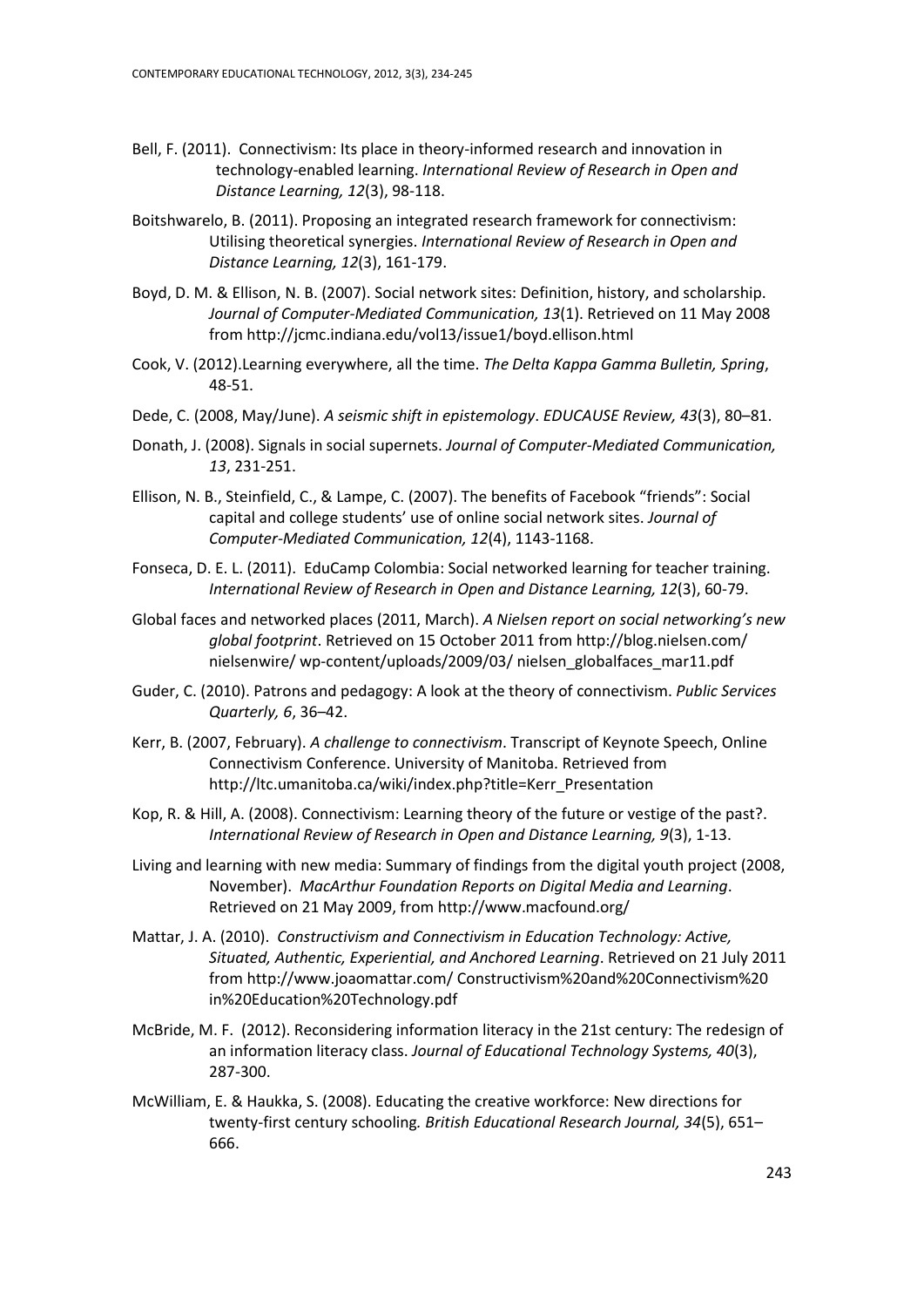- Muñoz, C.L. & Towner, T. L. (2009). Opening Facebook: How to use Facebook in the college classroom. *Paper presented at the Society for Information Technology and Teacher Education Conference* in Charleston, South Carolina: USA. Retrieved on 10 April 2010, fro[m http://www46.homepage.villanova.edu/john.immerwahr/TP101/](http://www46.homepage.villanova.edu/john.immerwahr/TP101/) Facebook.pdf
- Palloff, R. M. & Pratt, K. (2007). *Building online learning communities: Effective strategies for the virtual classroom* (2nd ed.). San Francisco: John Willey & Sons.
- Ravenscroft, A. (2011). Dialogue and connectivism: A new approach to understanding and promoting dialogue-rich networked learning. *International Review of Research in Open and Distance Learning, 12*(3), 139-160.
- Rousseau, J. J. (2007). Historical case study of the Supernet consortium: Investigating change management and the concepts of Connectivism and distributed professional learning communities. *Dissertation Abstracts International*, 234. (UMI No. 3273647)
- Siemens, G. (2004a). *Connectivism: A learning theory for the digital age*. Retrieved on 14 June 2010 from http://www.elearnspace.org/Articles/connectivism.htm
- Siemens, G. (2004b). *Connectivism: A learning theory for the digital age*. Retrieved on 14 September 2008 from http://www.connectivism.ca
- Siemens, G. (2006). Connectivism: Learning and knowledge today. Paper presented at *Global Summit 2006: Technology Connected Features*, Sydney, Australia. Retrieved on 14 May 2011 from [http://www.educationau.edu.au/sites/default/files/gs2006\\_](http://www.educationau.edu.au/sites/default/files/gs2006_) siemens.pdf
- Siemens, G. & Tittenberger, P. (2009). *Handbook for emerging technologies for learning*. Retrieved on 25 July 2011 from http://umanitoba.ca/ learning technologies/ cetl/HETL.pdf
- Sims, R. (2008). Rethinking (e)learning: a manifesto for connected generations. *Distance Education, 29*(2), 153–164.
- Starkey, L. (2010). Teachers' pedagogical reasoning and action in the digital age. *Teachers and Teaching: Theory and Practice, 16*(2), 233–244.
- Thomas, H. (2010). Learning spaces, learning environments and the dis'placement' of learning. *British Journal of Educational Technology, 41*(3), 502-51.
- Tracey, R. (2009). Instructivism, constructivism or connectivism?. *Training & Development in Australia, 36*(6), 8-9.
- Tu, C.-H., Sujo-Montes, L. E., Yen, C.-J., Chan, J.-Y. & Blocher, J. M. (2012). The integration of personal learning environments & open network learning environments. *TechTrends, 56*(3), 13-19.
- Wan, M. H. W. H., Mohd, N. A. R., Zinatul, A. Z., Wan, K. M. & Noor, I. Y. (2012). A method for finding investor through internet marketing strategy. *Australian Journal of Basic and Applied Sciences, 5*(12), 1841-1849.
- Williams, M. (2008, February). *Connectivism from design*. Retrieved on 11 November 2009 from http://design.test.olt.ubc.ca/Connectivism